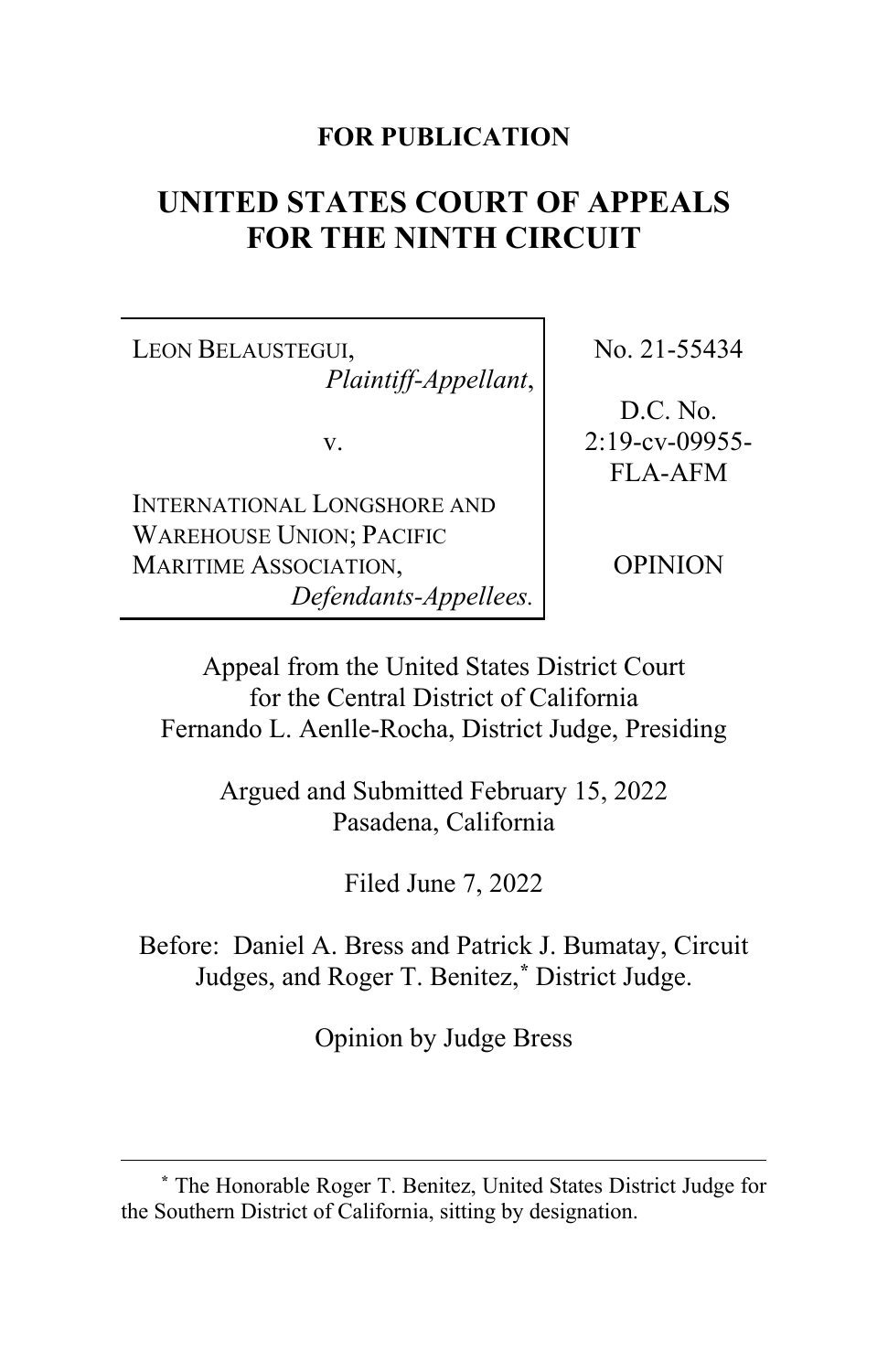# **SUMMARY[\\*\\*](#page-1-0)**

## **Employment Discrimination**

The panel vacated the district court's summary judgment in favor of defendants in an action brought under the Uniformed Services Employment and Reemployment Rights Act by a longshore worker who returned to employment following service in the U.S. Air Force, and remanded.

The plaintiff sought promotion to the position he claimed he likely would have attained had he not served in the military.

The panel held that certain hours credits and elevation in longshore worker status, as set forth in a collective bargaining agreement, qualified as "benefits of employment" under USERRA. The panel further held that, under the "escalator principle," the plaintiff could pursue a USERRA discrimination claim based on the defendants' alleged failure to reinstate him to the "Class B" position he was reasonably certain to have attained absent his military service.

The panel left to the district court to decide in the first instance whether a five-year statutory limitation based on the duration of the plaintiff's military service applied.

<span id="page-1-0"></span>**<sup>\*\*</sup>** This summary constitutes no part of the opinion of the court. It has been prepared by court staff for the convenience of the reader.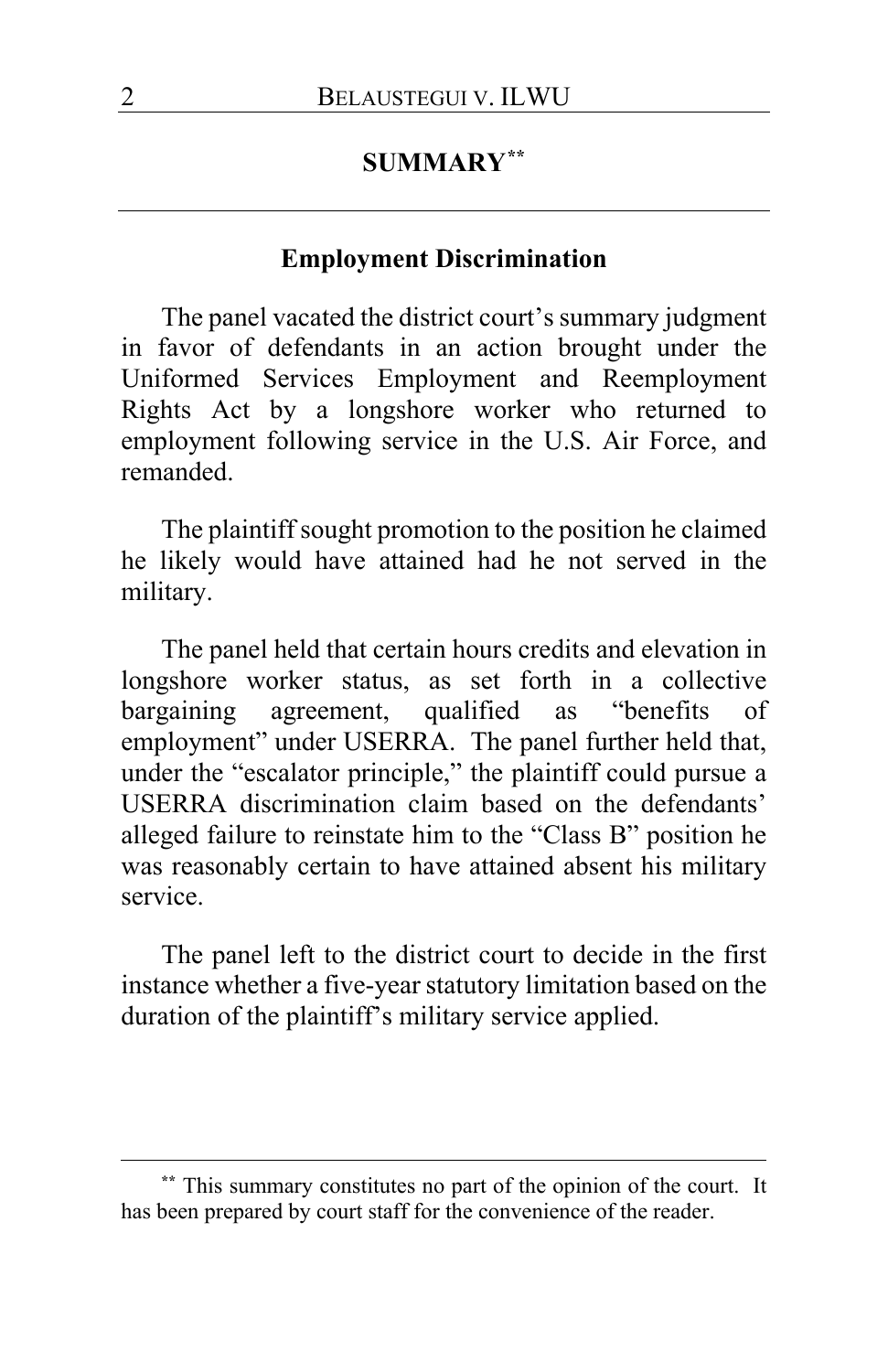### **COUNSEL**

Derek T. Anderson (argued), Derek T. Anderson APC, San Diego, California, for Plaintiff-Appellant.

Thomas M. Peterson (argued), Morgan Lewis & Bockius LLP, San Francisco, California; Clifford D. Sethness, Morgan Lewis & Bockius LLP, Los Angeles, California; for Defendant-Appellee Pacific Maritime Association.

Lindsay R. Nicholas, Leonard Carder LLP, San Francisco, California, for Defendant-Appellee International Longshore and Warehouse Union.

### **OPINION**

BRESS, Circuit Judge:

The plaintiff in this case left his job as an entry-level longshore worker to enlist in the U.S. Air Force. After nine years of active duty, he returned to work as a longshoreman and requested a promotion to the position he claims he likely would have attained had he not served in the military. When his request was denied, he filed suit alleging discrimination under the Uniformed Services Employment and Reemployment Rights Act (USERRA), 38 U.S.C. § 4301, *et seq.*, a federal law that, *inter alia*, protects servicemembers in their reemployment following service in the armed forces.

We are principally asked to decide whether the district court erred in concluding that the plaintiff did not demonstrate the denial of a benefit that USERRA protects, and, specifically, whether certain hours credits and elevation in longshore worker status, as set forth in a collective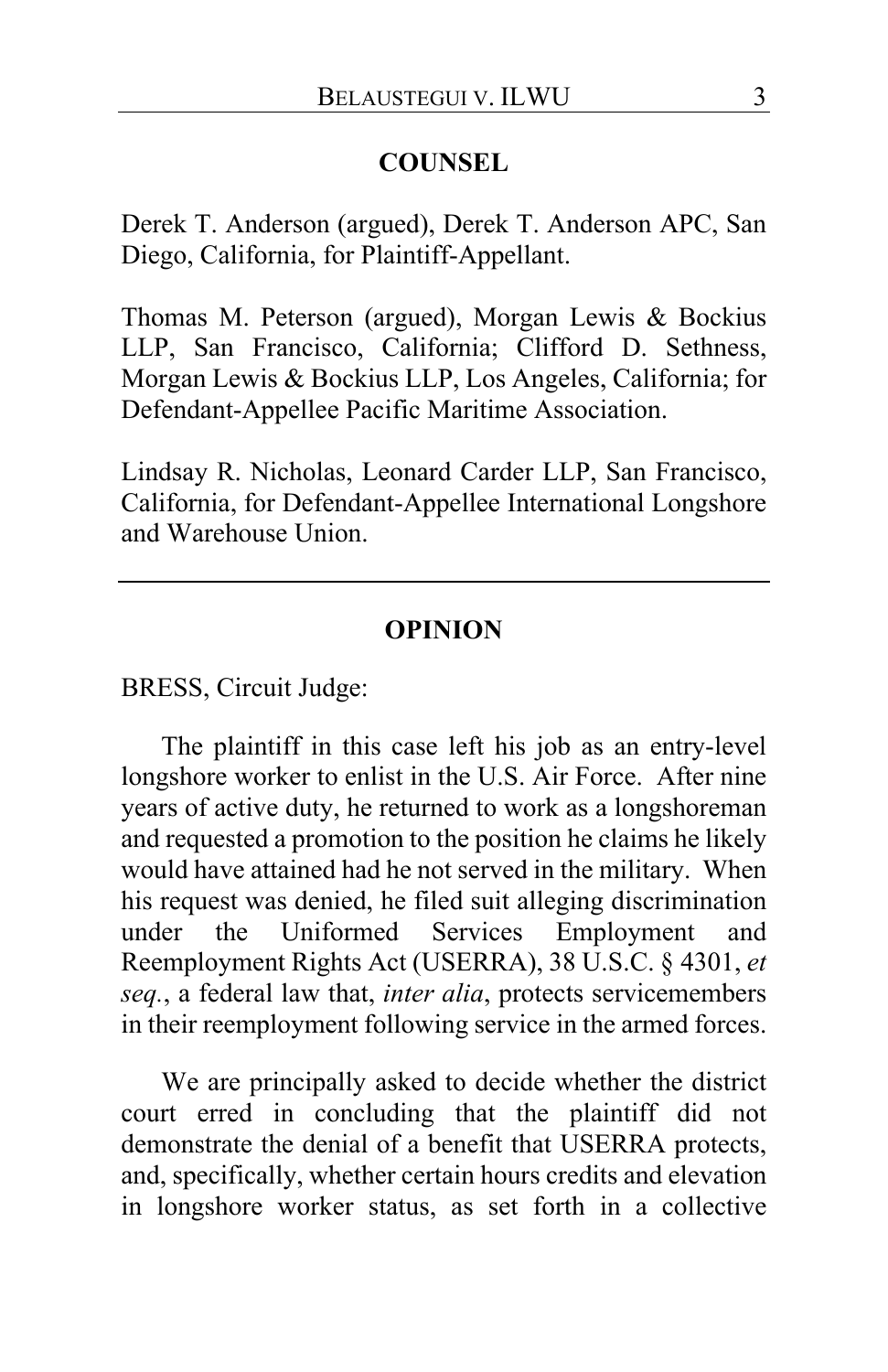bargaining agreement, qualify as "benefits of employment" under USERRA. We conclude that they do, and further hold that the plaintiff may pursue a USERRA discrimination claim based on the defendants' alleged failure to reinstate him to the position he was reasonably certain to have attained absent his military service.

The defendants argue that the plaintiff is still ineligible for USERRA's protections because his period of military service exceeded a five-year statutory limitation, to which they claim no exception applies. We leave that issue to the district court in the first instance. We vacate the district court's grant of summary judgment to the defendants and remand for proceedings consistent with this opinion.

I

The plaintiff, Leon Belaustegui, began working as a longshoreman at Port Hueneme, California in February 2000. His work at Port Hueneme was covered by a collective bargaining agreement (CBA) negotiated by the defendants, who are (1) the International Longshore and Warehouse Union (ILWU), the collective bargaining representative for all longshore workers in California, Oregon, and Washington; and (2) the Pacific Maritime Association (PMA), the collective bargaining representative for about fifty member companies operating out of ports in all three states.

The CBA created three primary classifications of longshore workers. "Casual" is the lowest, "Class B" the next-highest, and "Class A" the highest. Entry-level Casual workers receive only the work that is left after Class A and Class B workers have been assigned to shifts. Promotion to Class B status affords a longshore worker more job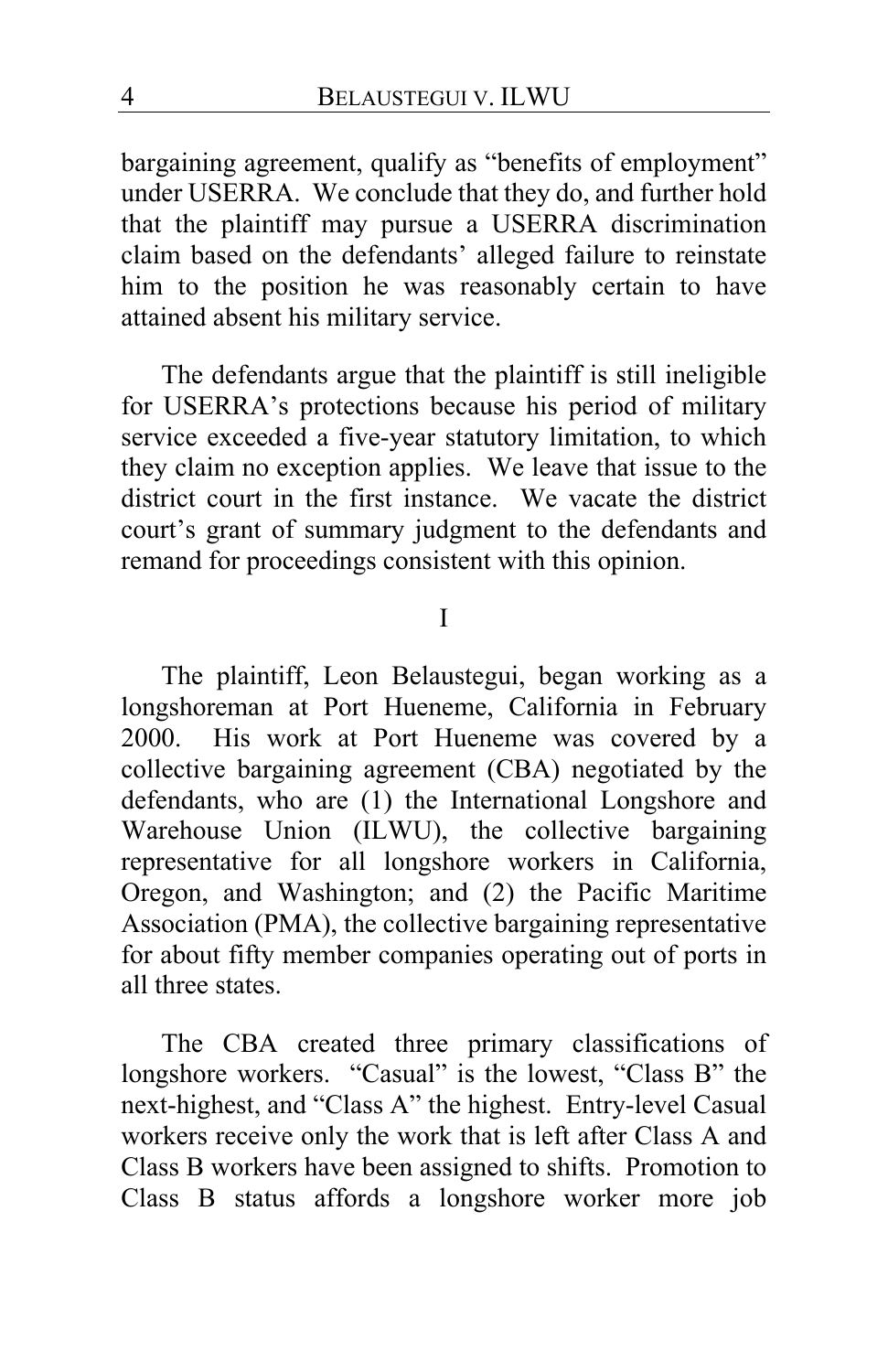opportunities, as well as vacation pay, holiday pay, and other benefits that Casual workers do not receive.

Casual workers advance to Class B status when the number of existing Class B workers is insufficient to fill the jobs at the ports. The order of promotion is determined by accumulated hours of paid work as a Casual worker, not by the number of days worked or years of experience. When a new Class B worker is needed, the Casual worker with the most accumulated hours advances to Class B status first.

Belaustegui spent the first few years of his longshoreman career as a Casual worker. In 2004, he voluntarily enlisted in the U.S. Air Force. Belaustegui initially enlisted for four years of active duty, to conclude in March 2008. But in November 2007, before his initial term of enlistment expired, he reenlisted for an additional four years and nine months. Whether this reenlistment was voluntary, or whether Belaustegui was ordered to reenlist by his superior officers, is disputed.

In October 2008, Belaustegui was deployed to Kuwait, where he served until about April 2009. In August 2012, Belaustegui reenlisted in the Air Force for an additional four years. But in April 2013, he requested and received early separation from the military. He was honorably discharged after just over nine years of continuous active duty.

Belaustegui returned to Port Hueneme that same month and requested reemployment and benefits as a longshore worker. The CBA contains provisions that implement USERRA's protections for servicemembers. Relevant here, the CBA provides that eligible longshore workers who leave to serve in the military are entitled to "*reinstatement* to the position, along with applicable benefits, [that] an employee would have held had s/he not taken Uniformed Services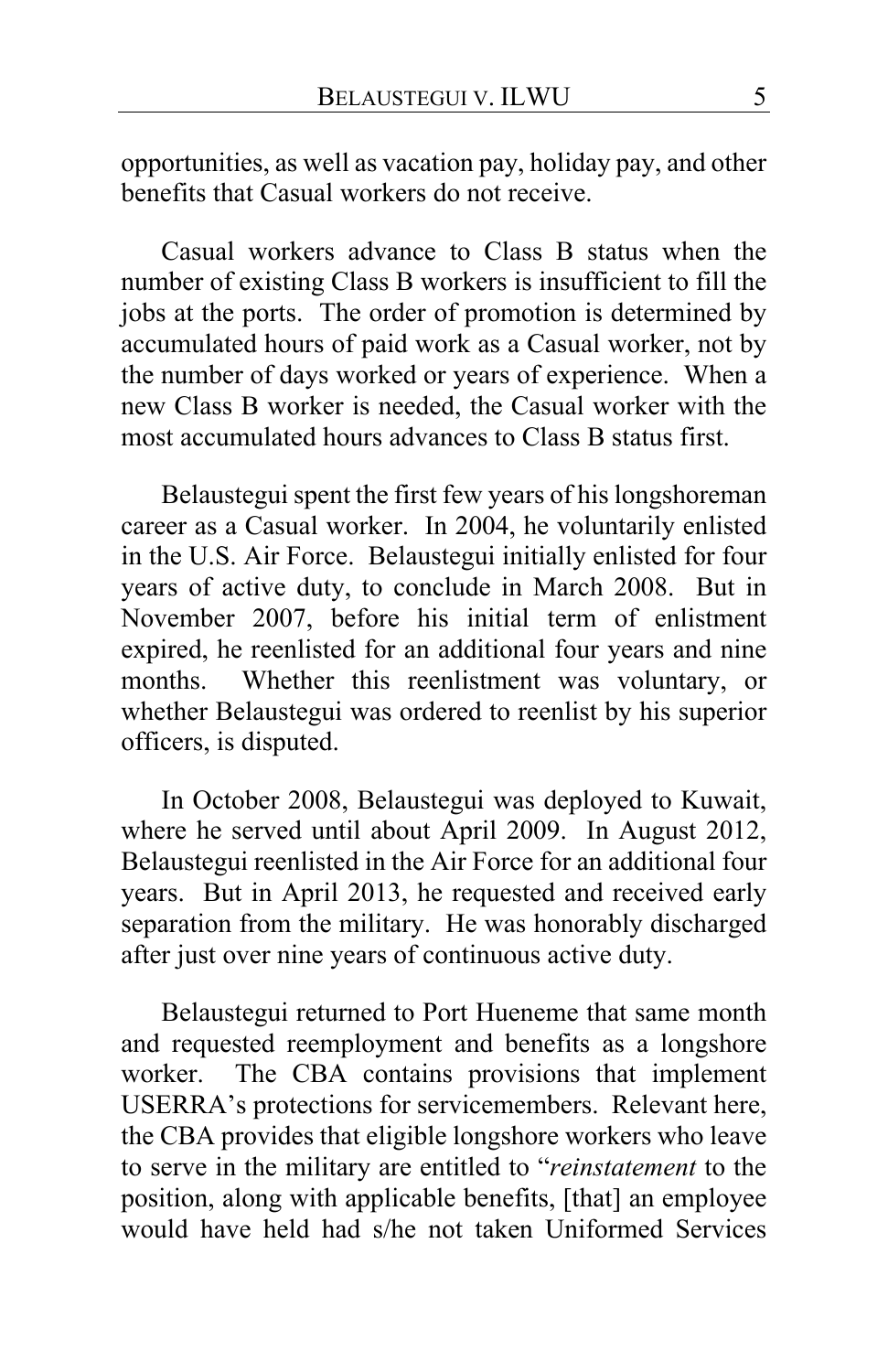Leave." "Reinstatement includes seniority and senioritybased benefits . . . that would have been attained had the employee remained continuously employed" instead of leaving for the military.

Because promotion to Class B status is based on hours worked, the CBA also sets out methods for attributing hours to servicemembers on military leave. Under the "rotational method," a servicemember is credited with eight hours of paid work if his or her dispatch number would have been called on a given day (Casual workers are called for available work sequentially based on their dispatch numbers). But if there are insufficient records to determine how many times the servicemember's number would have been called, the CBA employs the "peer method." Under the peer method, the Port Hueneme Casual worker with the most hours worked in a given payroll quarter is designated as the "peer," and the servicemember is credited with eight hours worked each time the peer worked.

When Belaustegui returned to Port Hueneme, he requested hours credit and a corresponding promotion to Class B status, which he claimed he would have received had he not enlisted in the Air Force. The local labor committee promptly reemployed Belaustegui but referred his request for hours credit to the coast-wide labor committee. More than two and a half years later, the coast-wide labor committee denied Belaustegui's request under the CBA's USERRA policy. The coast-wide labor committee concluded that Belaustegui was ineligible for the requested benefits because his period of military service exceeded five years and he did not fit any exceptions.**[1](#page-5-0)** As we discuss

<span id="page-5-0"></span>**<sup>1</sup>** Contrary to Belaustegui's assertion, the coast-wide labor committee did not first agree he was entitled to hours credit and then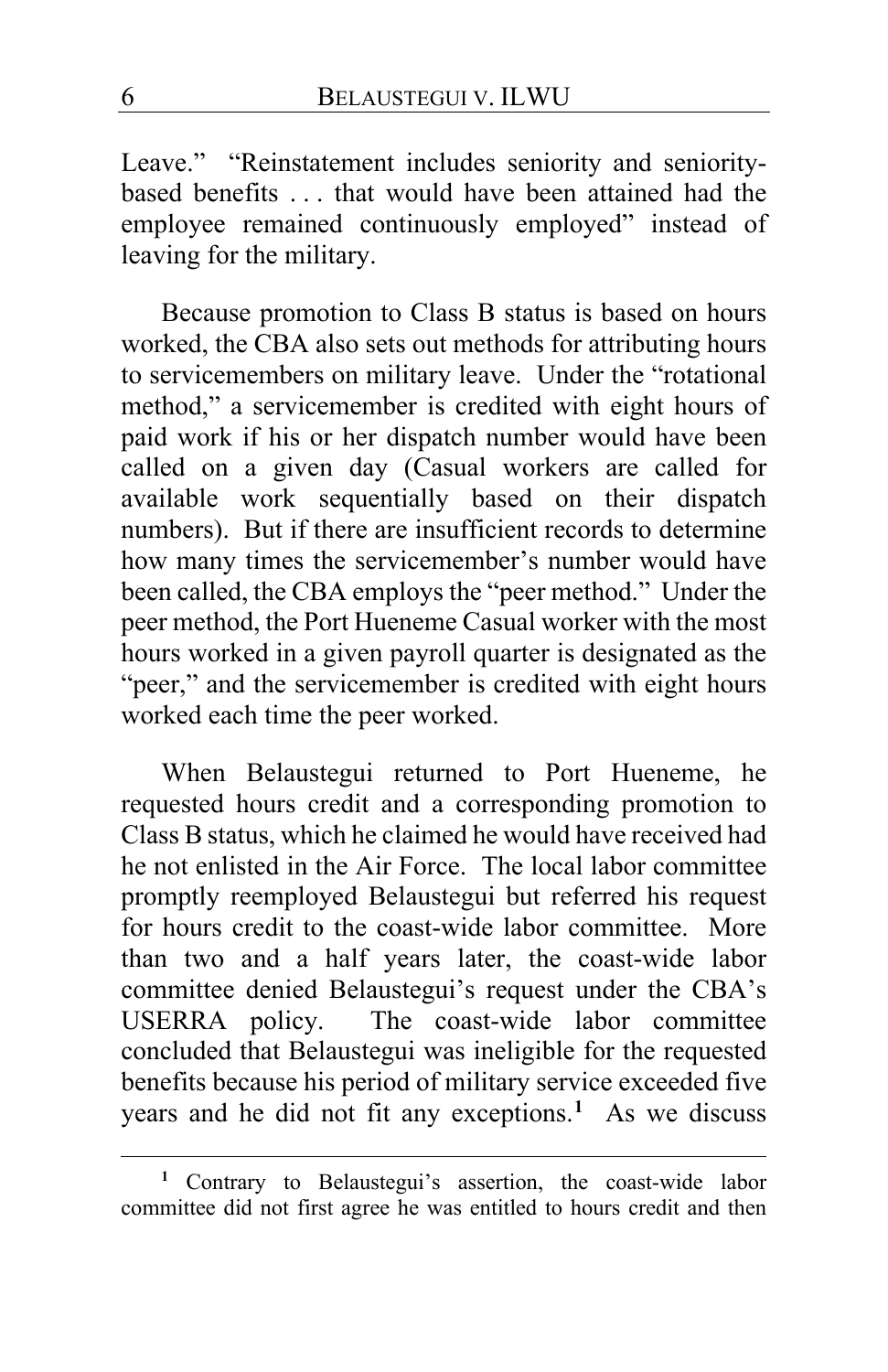further below, providing protections only to servicemembers who were away in the military for no more than five years (subject to exceptions) is based on corresponding provisions in USERRA.

Belaustegui filed a union complaint asserting that he had been wrongfully denied Class B status and hours credit. He requested a hearing and an opportunity to present evidence establishing that the five-year limit did not apply to him. Specifically, Belaustegui maintained that he qualified for an exception to the five-year rule because he was allegedly ordered to reenlist in November 2007 and had not done so voluntarily. A PMA representative questioned whether Belaustegui had any documents showing that his November 2007 reenlistment was involuntary. Belaustegui explained that he had been orally ordered to reenlist and that he did not have additional documentation.

In November 2019, having received no further decision from the coast-wide labor committee, Belaustegui filed a complaint in federal court asserting a single claim of discrimination under 38 U.S.C. § 4311 against the PMA and ILWU. Belaustegui alleged that defendants had violated USERRA by denying him hours credit and Class B registration for time missed due to his military service.

The district court granted summary judgment to defendants, although it did so on purely legal grounds, concluding that Belaustegui had not alleged the denial of any "benefit of employment" under USERRA and that he could not invoke § 4311 to challenge defendants' decision not to

reverse course. Rather, the document Belaustegui relies on is merely the referral of his dispute to the coast-wide labor committee, not a decision by that committee.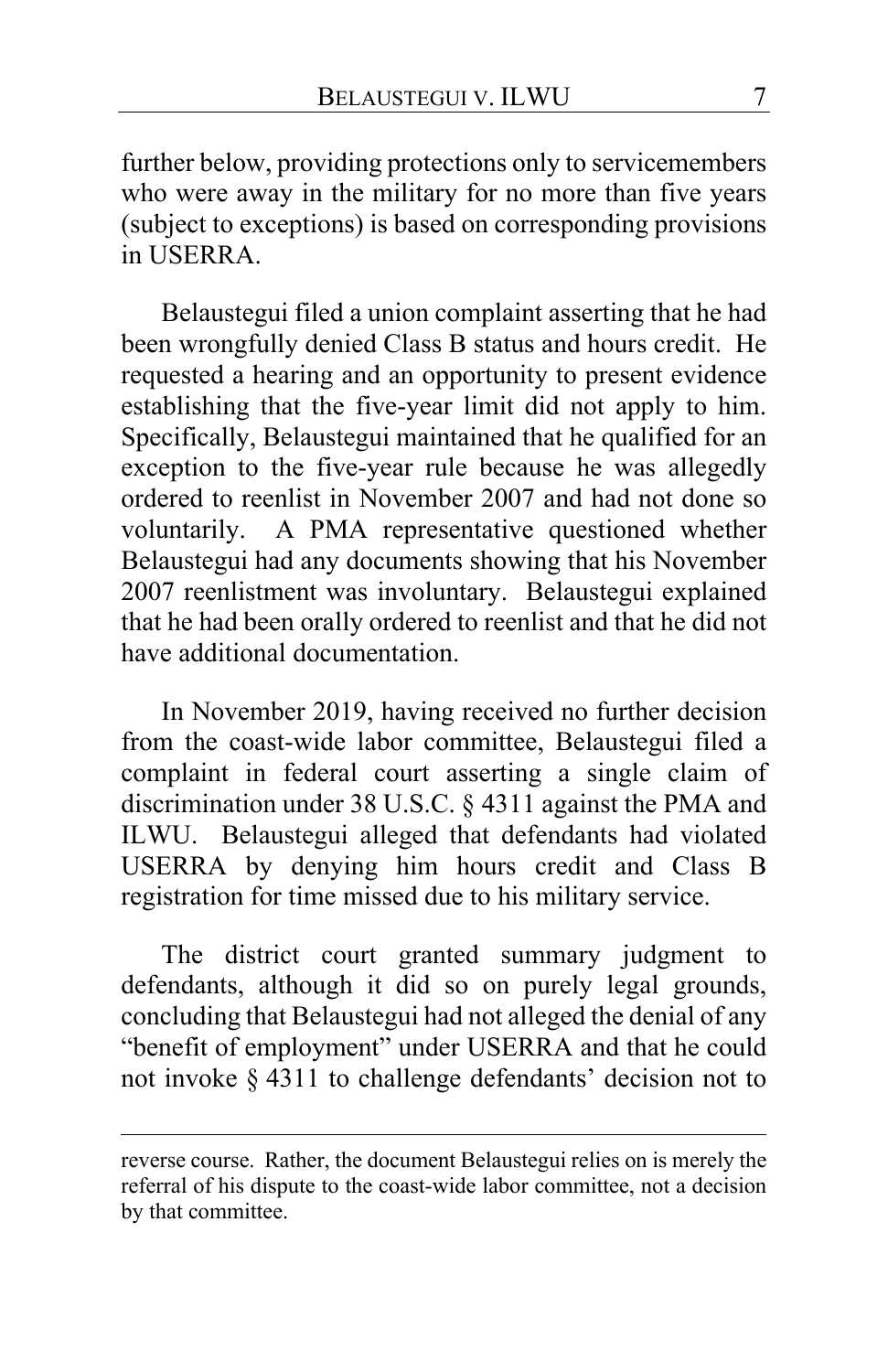reemploy him as a Class B worker. The district court did not reach whether Belaustegui was ineligible for USERRA benefits based on his length of service exceeding five years.

Belaustegui timely appealed. Our review is de novo. *KST Data, Inc. v. DXC Tech. Co.*, 980 F.3d 709, 713 (9th Cir. 2020).

## II

USERRA was enacted in 1994 "to encourage noncareer service in the uniformed services by eliminating or minimizing the disadvantages to civilian careers and employment which can result from such service." 38 U.S.C.  $§$  4301(a)(1). USERRA is a successor statute to prior federal laws that also sought to protect the rights of servicemembers returning to civilian employment. *See Huhmann v. Fed. Express Corp.*, 874 F.3d 1102, 1108 n.4 (9th Cir. 2017) (discussing predecessor statutes). Through USERRA, Congress endeavored to "clarify, simplify, and, where necessary, strengthen the existing veterans' employment and reemployment rights provisions." *Leisek v. Brightwood Corp.*, 278 F.3d 895, 898 (9th Cir. 2002) (quotations omitted). As a law advancing the interests of veterans, USERRA is "liberally construed for the benefit of those who left private life to serve their country in its hour of great need." *Ziober v. BLB Res., Inc.*, 839 F.3d 814, 819 (9th Cir. 2016) (quoting *Fishgold v. Sullivan Drydock & Repair Corp.*, 328 U.S. 275, 285 (1946)).

USERRA requires "the prompt reemployment" of eligible servicemembers upon the completion of their military service, and prohibits "discrimination against persons because of their service in the uniformed services." 38 U.S.C. § 4301(a)(2)–(3). USERRA also entitles eligible servicemembers to "reemployment rights and benefits." *Id.*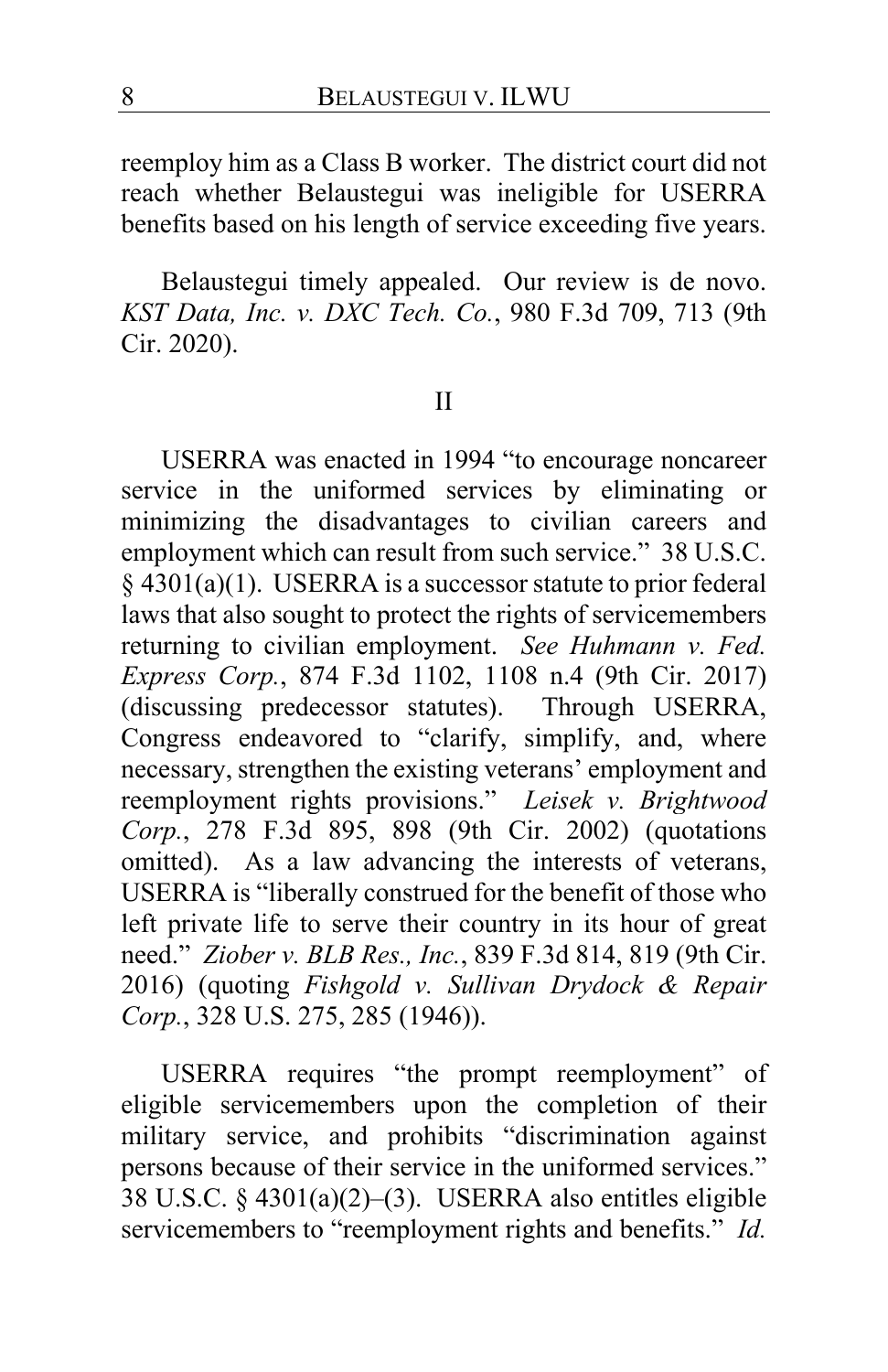§ 4312(a). As relevant here, an eligible servicemember whose period of service exceeded 90 days is entitled to reemployment "in the position of employment in which the person would have been employed if the continuous employment of such person with the employer had not been interrupted by such service, or a position of like seniority, status and pay, the duties of which the person is qualified to perform." *Id.* § 4313(a)(2)(A). This position is known as the "escalator position." 20 C.F.R. § 1002.191. The idea behind this "escalator principle" is "that a returning service member not be removed from the progress ('escalator') of his career trajectory." *Huhmann*, 874 F.3d at 1105.

Implementing regulations employ a "reasonable certainty" test to determine the escalator position: that position is the one the returning servicemember "would have attained with reasonable certainty if not for the absence due to uniformed service." 20 C.F.R. § 1002.191. In addition to reemployment in the escalator position, the servicemember is "entitled to the seniority and other rights and benefits determined by seniority" that he or she would have attained but for the period of military service. 38 U.S.C. § 4316(a).

USERRA limits its coverage to returning servicemembers who meet several requirements. Relevant here, a servicemember is eligible for USERRA benefits only if "the cumulative length of the absence and of all previous absences from a position of employment with that employer by reason of service in the uniformed services does not exceed five years." *Id.*  $\S$  4312(a)(2). But there are several exceptions to the five-year limit. In particular, there is an exception for servicemembers "ordered to or retained on active duty (other than for training) under any provision of law because of a war or national emergency declared by the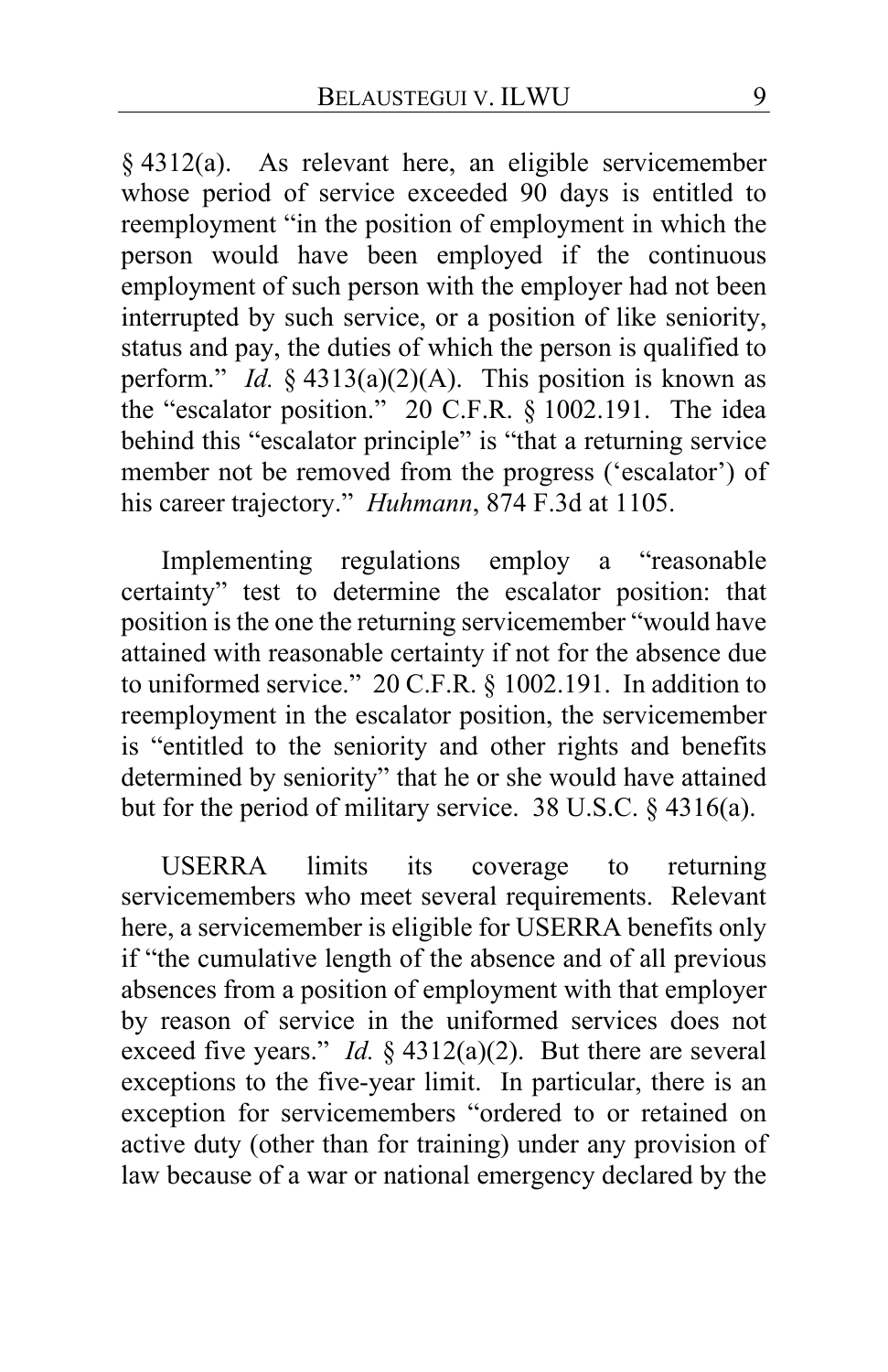President or Congress, as determined by the Secretary concerned." *Id.* § 4312(c)(4)(B).

Belaustegui asserts a claim under 38 U.S.C. § 4311. This provision states that a servicemember "shall not be denied initial employment, reemployment, retention in employment, promotion, or any benefit of employment by an employer on the basis of that membership." *Id.* § 4311(a). USERRA defines a "benefit of employment" as "the terms, conditions, or privileges of employment, including any advantage, profit, privilege, gain, status, account, or interest (including wages or salary for work performed) that accrues by reason of an employment contract or agreement or an employer policy, plan, or practice." *Id.* § 4303(2).

We apply a two-part test to § 4311 discrimination claims. An employee "first has the burden of showing, by a preponderance of the evidence, that his or her protected status was a substantial or motivating factor in the adverse employment action; the employer may then avoid liability only by showing, as an affirmative defense, that the employer would have taken the same action without regard to the employee's protected status." *Huhmann*, 874 F.3d at 1105 (quoting *Wallace v. City of San Diego*, 479 F.3d 616, 624 (9th Cir. 2007)).

Our decision in *Huhmann* is instructive for showing how USERRA's various protections work together in a § 4311 discrimination claim, and it also sets up our evaluation of Belaustegui's claim below. The plaintiff in *Huhmann* was a pilot who worked at Federal Express. *Id.* at 1104. He flew a narrow-body aircraft and was later selected by FedEx to train on a wide-body aircraft, which (if he successfully completed the training program) would entitle him to a higher pay scale. *Id.* Before the plaintiff could begin this training, however, he was deployed to active military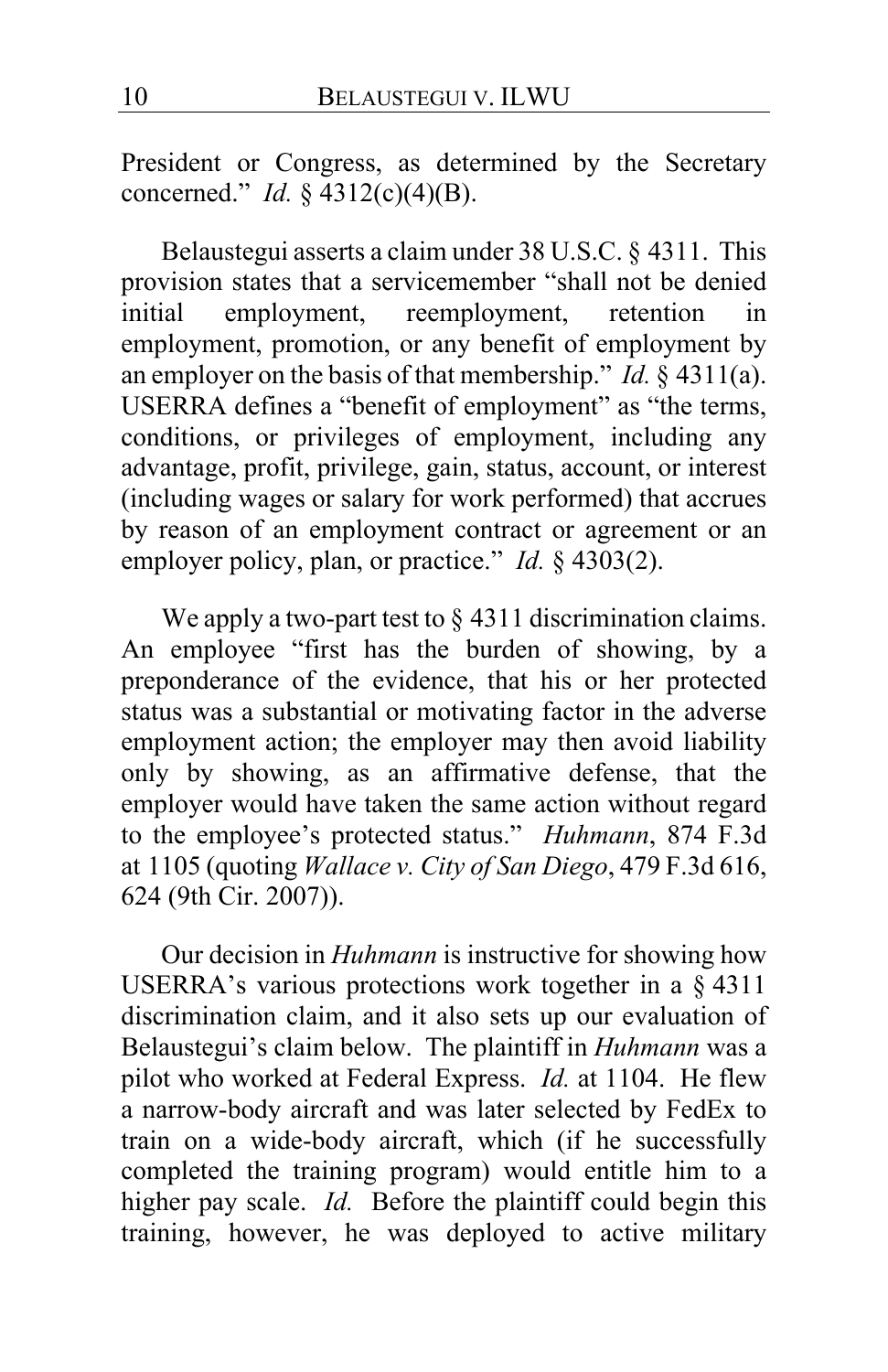service. *Id.* While he was away, FedEx offered a signing bonus to its crewmembers if their union ratified a proposed CBA. *Id.* at 1105. The pilots on the narrow-body plane would receive a \$7,400 bonus, but those who flew the widebody would receive a \$17,700 bonus. *Id.* FedEx specified that pilots who were on military leave when the CBA was signed would be covered, such that "military leave would be deemed equivalent to active pay status on FedEx's payroll" for purposes of receiving the bonus. *Id.*

When Huhmann returned from military service, he was paid only the \$7,400 bonus given to pilots of narrow-body aircraft. *Id.* Huhmann filed suit under USERRA, arguing that he was discriminated against because he should have received the \$17,700 bonus due to pilots of wide-body aircraft, on the theory that if he had remained with FedEx, he would have successfully completed the wide-body training program and become a wide-body pilot. *Id.* The district court granted summary judgment to Huhmann, and we affirmed. *Id.* at 1105–06.

As relevant here, we rejected FedEx's argument that "the escalator principle and reasonable certainty tests are 'not applicable to discrimination claims' under Section 4311(a)." *Id.* at 1108. Although §§ 4312 and 4313 concern reemployment most directly, no statutory language or other authority "shows that the reasonable certainty test and escalator principle may never be applicable to Section 4311 claims." *Id.* Instead, "Section 4311 indicates that the reasonable certainty test is entirely apt for the analysis of certain claims brought under that statute, as the rights guaranteed by Section 4311 include rights associated with reemployment." *Id.*

Applying this framework, we held that under the "plain language of USERRA," a bonus was a "benefit of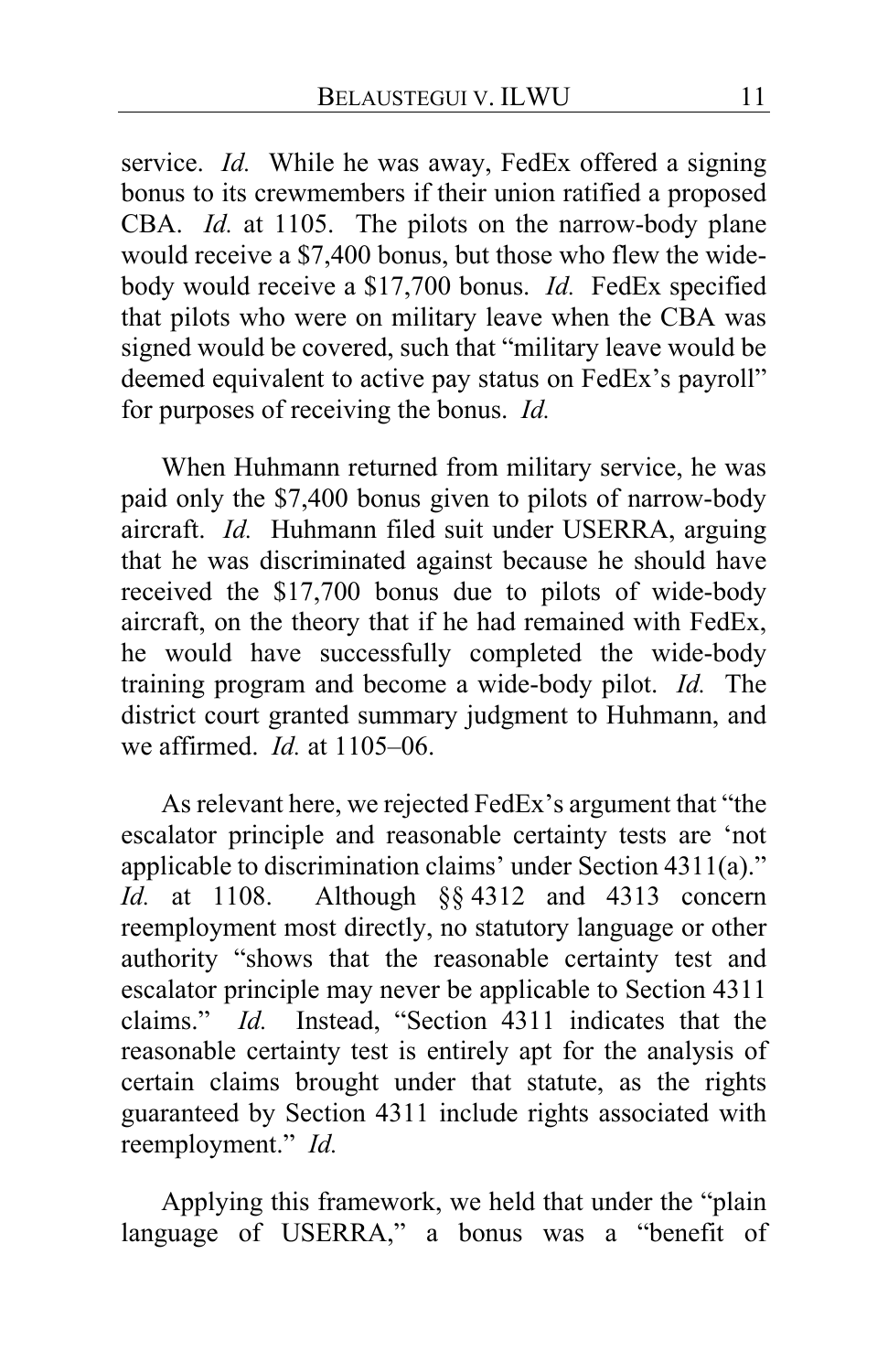employment"; that the district court properly applied the reasonable certainty test and escalator principle; and that it was reasonably certain, based on Huhmann's pre- and postmilitary performance as a FedEx pilot, that he would have attained wide-body pilot status had he stayed at FedEx instead of leaving for the military. *Id.* at 1109. Accordingly, the plaintiff was entitled to the higher bonus under USERRA. With these basic principles set forth, we now turn to Belaustegui's claim.

#### III

The district court concluded that Belaustegui's USERRA claim failed at the outset because he did not allege the denial of a protected benefit or a violation of the escalator principle. We conclude at *Huhmann*'s first step, however, that Class B status and the CBA's hours credit policy for military service are both benefits of employment under USERRA. We also hold that Belaustegui can maintain a § 4311 discrimination claim by asserting a violation of the escalator principle. Although defendants argue that Belaustegui is ineligible for USERRA protection because his length of service exceeded five years, that issue involves factual and legal questions that the district court has yet to address, but which it may resolve on remand.

#### A

The district court first agreed with defendants that Belaustegui's USERRA claim did not even get out of the gates because Belaustegui had not demonstrated the denial of any "benefit of employment" under § 4311. The district court focused its analysis on whether the hours credits available to returning servicemembers constituted "benefits of employment." It determined that they did not, reasoning that those credits are available just to servicemembers,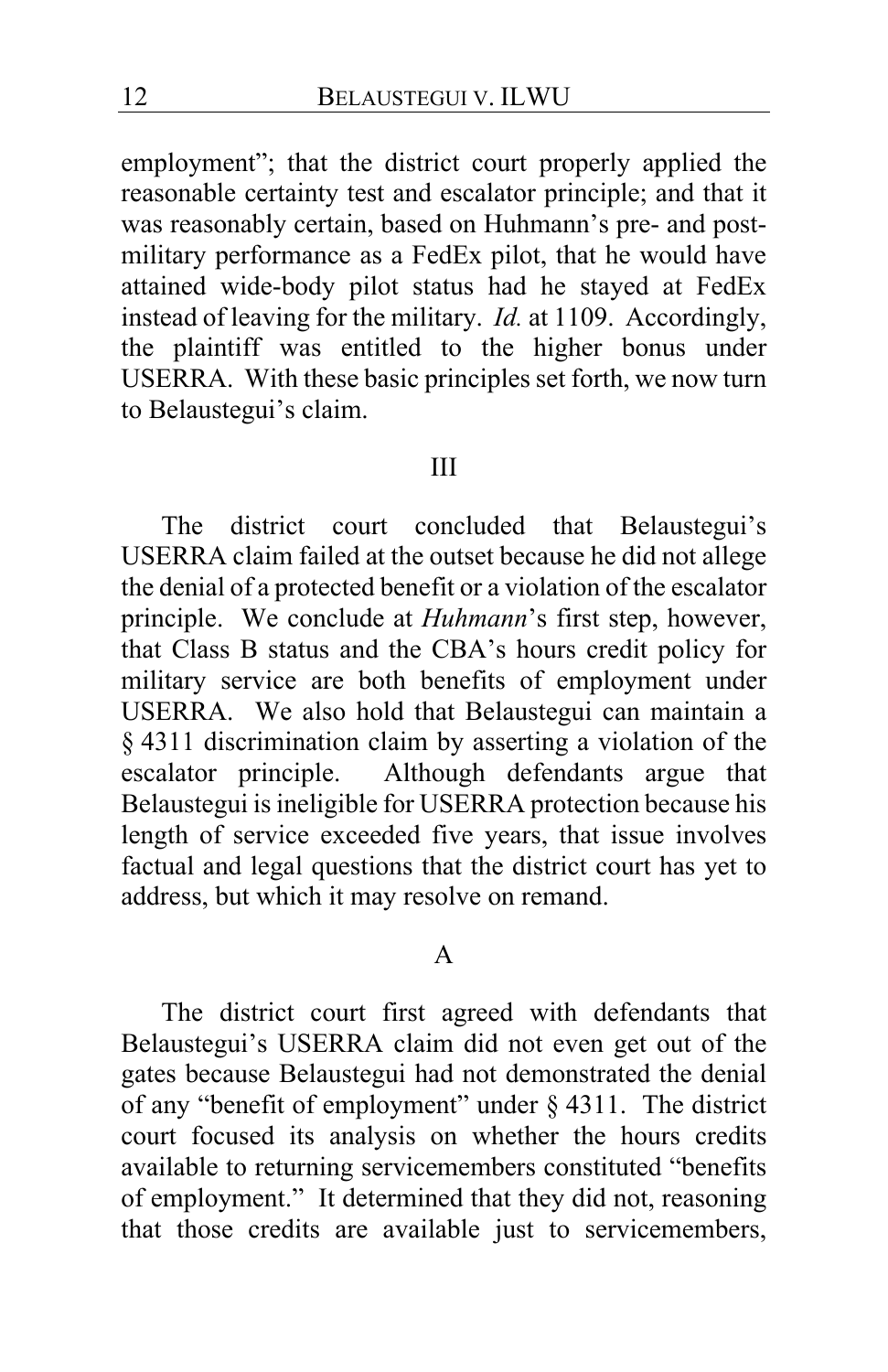whereas USERRA protects only employment benefits provided to both military and non-military employees. This analysis was mistaken.

How USERRA affects any given employer depends on how the employer structures its workplace, including how it determines who is promoted and when. Employers may thus adopt USERRA policies that govern how USERRA's guarantees will be applied to their employees. *See Serricchio v. Wachovia Sec. LLC*, 658 F.3d 169, 176 (2d Cir. 2011) ("Wachovia's military leave policy . . . mirrors USERRA's statutory language."); *see also Huhmann*, 874 F.3d at 1105, 1112 (explaining how FedEx extended its bonus policy to servicemembers on leave).

In this case, the CBA's USERRA policy reflects the defendants' attempt to implement the statute's requirements, including the escalator principle. The CBA's policy states that when a local labor committee "receives a request for reinstatement or other benefits under USERRA, it shall first determine whether the individual is entitled to benefits under USERRA." The policy specifically provides that eligible longshore workers who leave to serve in the military are entitled to "*reinstatement* to the position, along with applicable benefits, [that] an employee would have held had s/he not taken Uniformed Services Leave." This is determined by "calculating an appropriate hours credit," using either the "rotational" or "peer" methods discussed above. Like the statute, the CBA's USERRA policy also limits eligibility to servicemembers whose cumulative military leave does not exceed five years, "with certain statutory exceptions, such as service required by a declared war or national emergency."

Belaustegui does not challenge the CBA's USERRA policy as non-compliant with USERRA, but argues that it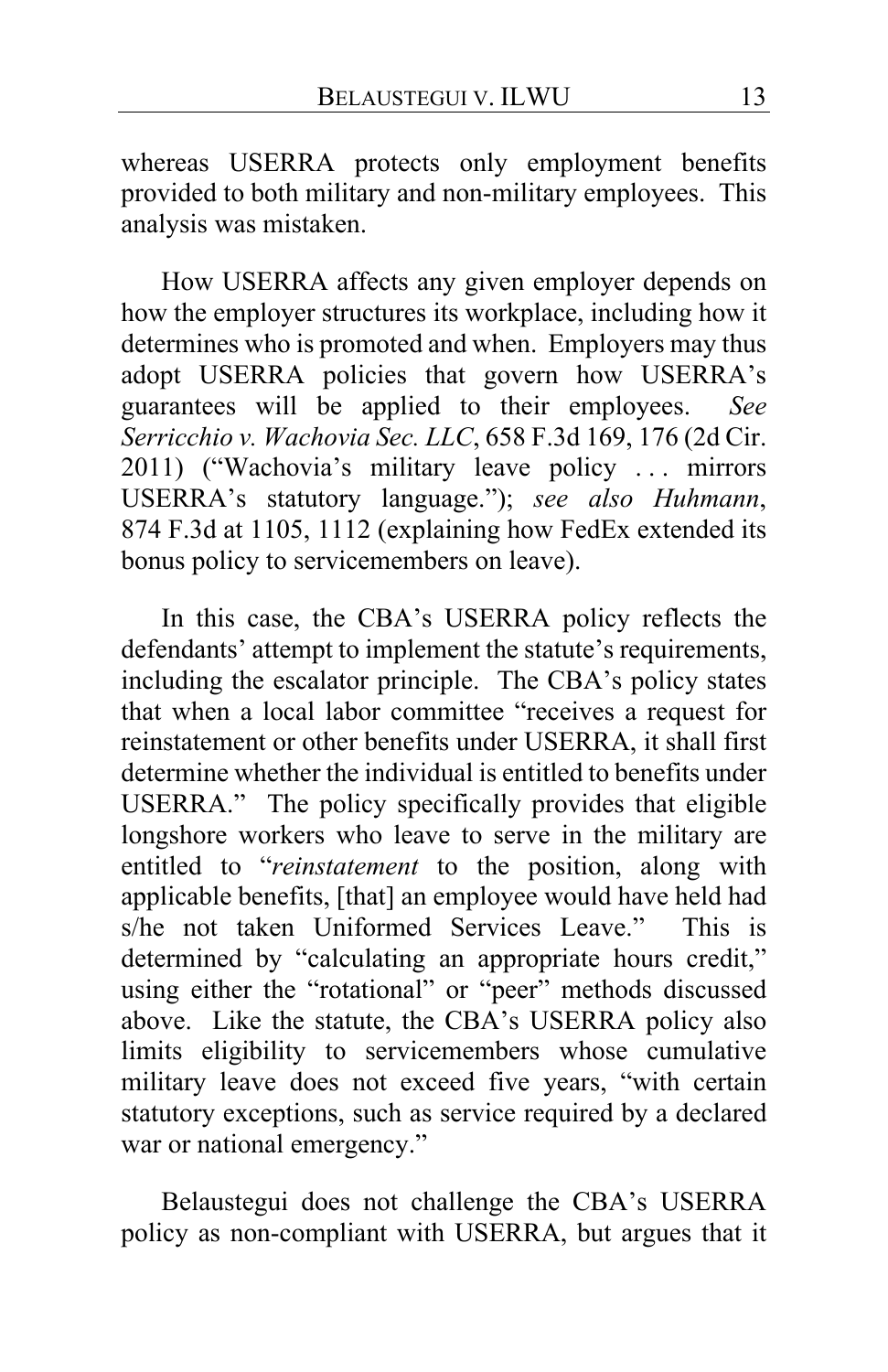was improperly applied as to him. He maintains that based on the CBA's hours credit calculation, he would have attained Class B status and its attendant benefits, and further maintains that the five-year service limit is no obstacle because he was ordered to remain on active duty for more than five years because of a war or national emergency. What Belaustegui ultimately wants here is promotion to Class B status, and that status is unquestionably a "benefit of employment" under USERRA.

"As in all statutory interpretation, our inquiry begins with the statutory text, and ends there as well if the text is unambiguous." *Desire, LLC v. Manna Textiles, Inc.*, 986 F.3d 1253, 1265 (9th Cir. 2021) (quotations and citations omitted); *see also Huhmann*, 874 F.3d at 1109 (looking to the "plain language of USERRA"). A "benefit of employment" is broadly defined to mean "the terms, conditions, or privileges of employment, including any advantage, profit, privilege, gain, status, account, or interest . . . that accrues by reason of an employment contract or agreement or employer policy, plan, or practice." 38 U.S.C. § 4303(2).

Here, the plain language of  $\S 4311(a)$  and  $\S 4303(2)'s$ expansive definition of "benefit of employment" confirm that Class B status is a "benefit of employment." And Class B status is indisputably available to non-servicemembers, so even if we were to accept defendants' blanket argument that a benefit must always be available to non-servicemembers to be protected by USERRA, Belaustegui could (and does) advance a § 4311 claim premised on the denial of Class B status.

Hours, meanwhile, are simply the metric by which the defendants determine longshore workers' elevation to Class B status. And in that sense, hours credit for servicemembers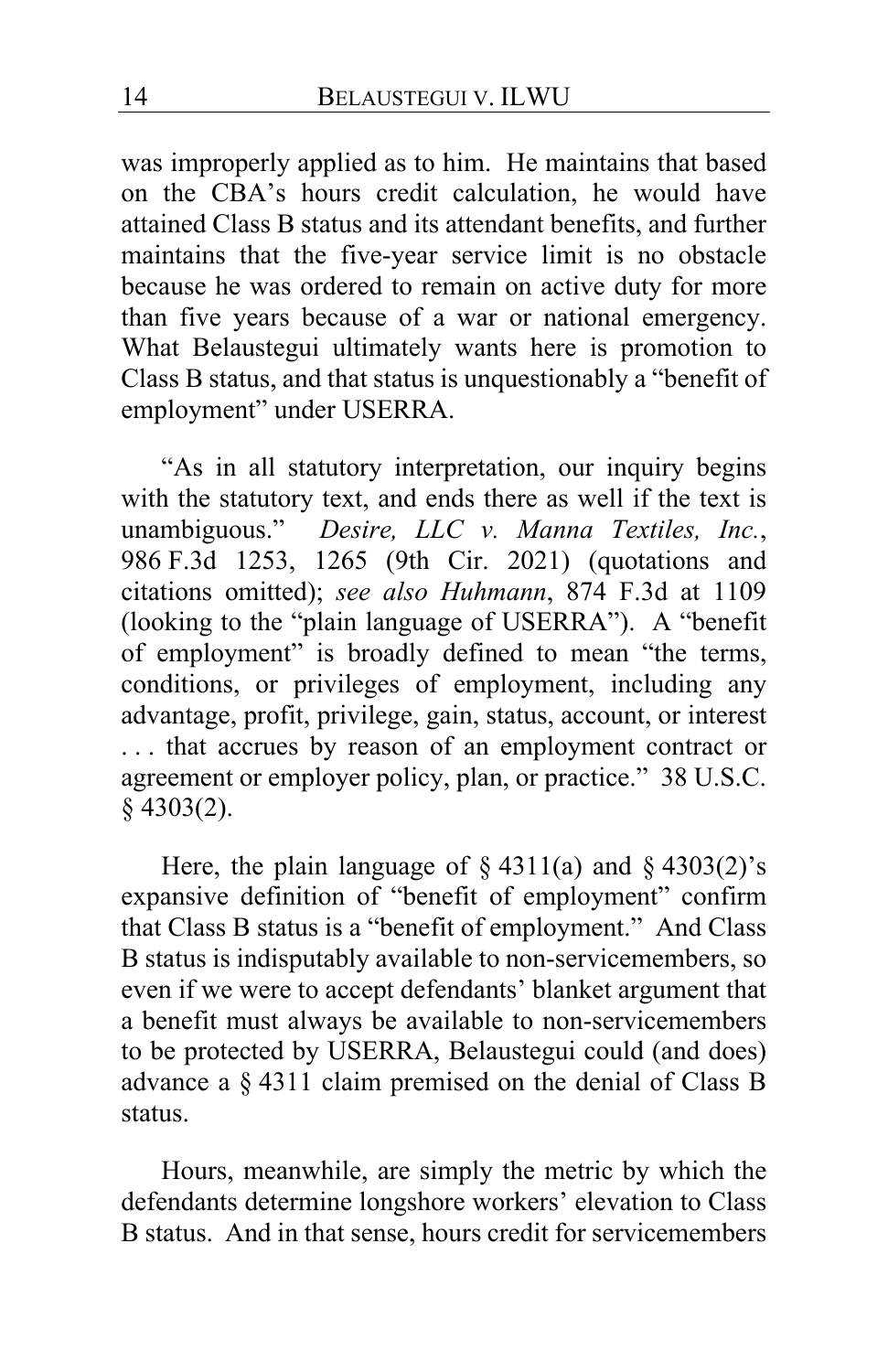is just the CBA's mechanism for determining § 4313's required escalator position for a given servicemember. Indeed, as Belaustegui's counsel explained at oral argument, the hours credits have no other apparent significance for a longshoreman other than for purposes of promotion from a lower longshoreman status to a higher one.

But even the hours credits are properly regarded as a "benefit of employment" under USERRA's broad definition. A "benefit of employment" includes, among other things, "the terms, conditions, or privileges of employment," including any "advantage" or "gain" "that accrues by reason of an employment contract or agreement." 38 U.S.C. § 4303(2). The predominant purpose of the hours credit is to measure seniority, in that those who work more hours are eligible for promotion sooner. These credits easily qualify as "advantages" or "gains." And they arise from a CBA, which qualifies as "an employment contract or agreement" and sets "the terms, conditions, or privileges of employment."

Defendants have never suggested that the predominant purpose of the hours credit policy is anything other than the means by which defendants determine the escalator position. Indeed, the CBA refers to the hours credit methodologies as the means of "calculating an appropriate hours credit" to ensure "appropriate seniority crediting."

To the extent defendants suggest that some aspects of the hours credit policy are generous to longshoremen, that does not make it any less a "benefit of employment." We rejected a similar argument in *Huhmann*, where we explained:

> [E]ven if the signing bonus were not a seniority-based benefit, Section 4316 still would not bar Huhmann's claim. The terms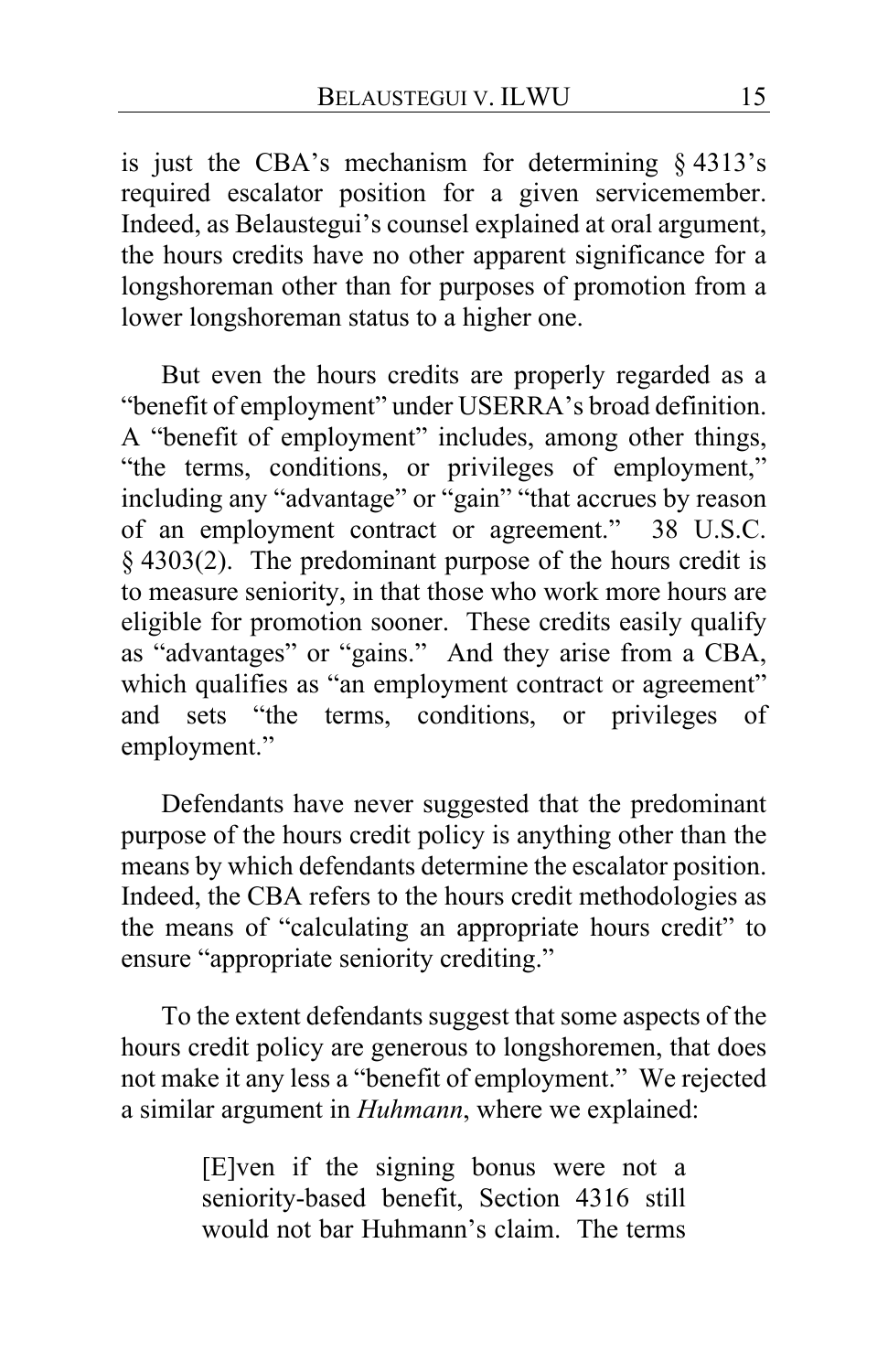of FedEx's Bonus Letter itself credited time served in the military towards the amendable period, and declined to credit time on leave for other purposes. Even assuming FedEx is correct that under Section 4316 it could have denied the signing bonus to pilots on military leave during the amendable period, because FedEx chose to extend such benefits as a right of employment, it was bound by the provisions of USERRA (such as Sections 4311, 4312, and 4313) not to reduce the amount of this employment benefit on the basis of the pilot's absence from work on account of military service.

874 F.3d at 1112.

In this context, it is thus no answer, as defendants argue, that the hours credit is available only to servicemembers. That premise is flawed because hours credits are part of a collective bargaining agreement intended to implement USERRA's statutory requirements for reemployment. Under defendants' reasoning, when an employer adopts a policy to implement USERRA's guarantees, the policy's protections cannot be "benefits of employment" under § 4303(2) because they are available only to servicemembers. That logic is circular.

For these reasons, the district court erred in relying on *Crews v. City of Mount Vernon*, 567 F.3d 860 (7th Cir. 2009), and *Gross v. PPG Industries, Inc.*, 636 F.3d 884 (7th Cir. 2011). We have never adopted the Seventh Circuit's gloss on the statutory phrase "benefit of employment" in these cases, and we do not do so here. Even so, these cases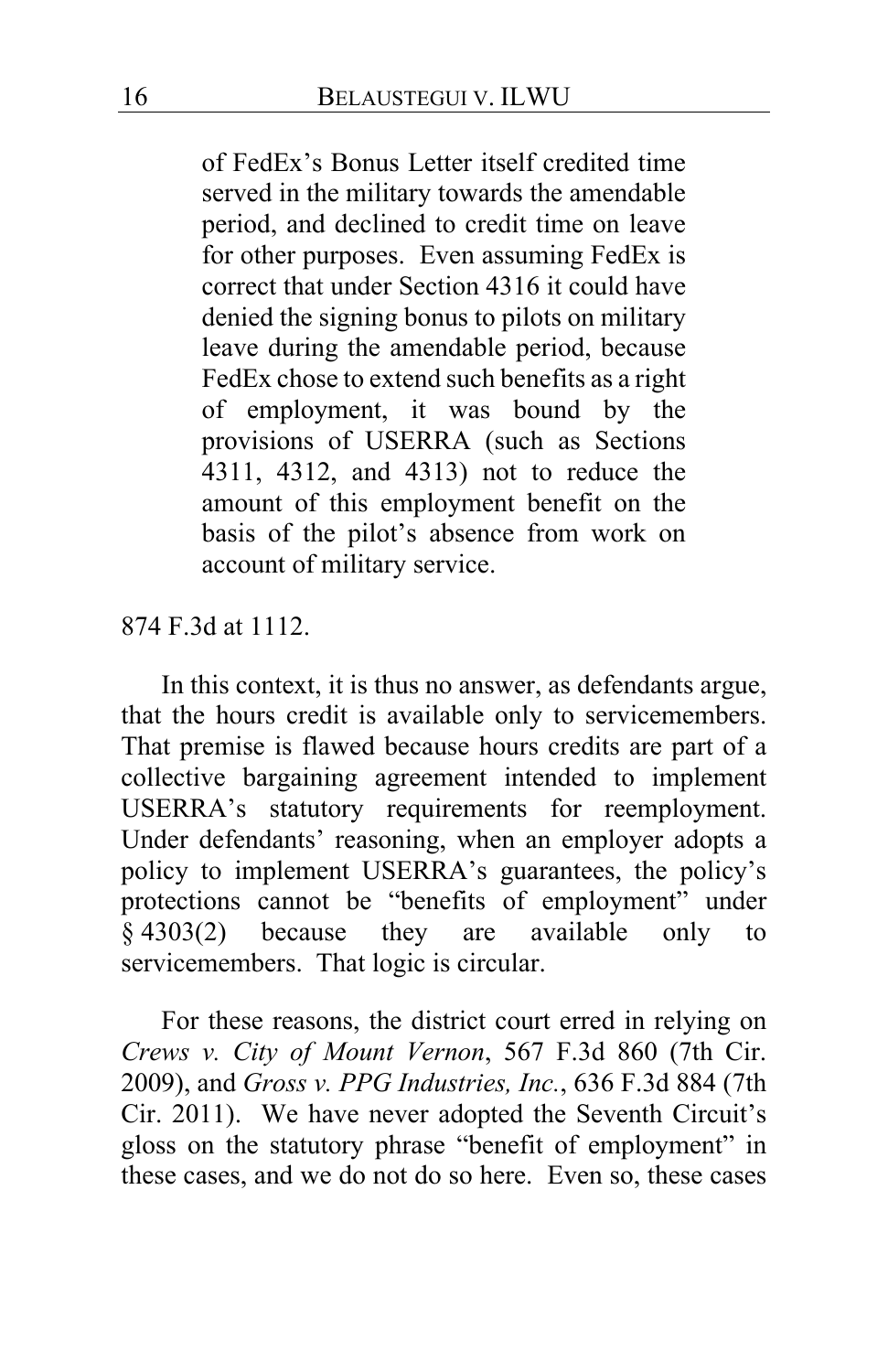are distinguishable based on the nature of the employers' policies that were at issue.

*Crews* involved a "preferential" scheduling policy that the City of Mount Vernon, Illinois voluntarily instituted for police officers who also served in the National Guard. 567 F.3d at 862–63. After the policy became unwieldy, the City rescinded it. *Id.* The Seventh Circuit held that this did not violate USERRA. *Id.* at 862. It acknowledged that "[n]othing in the text of either  $\S 4311(a)$  or  $\S 4303(2)$ ... indicates that § 4311 covers only those benefits extended generally to military and nonmilitary employees alike." *Id.*<br>at 866. But it nonetheless held that "the better But it nonetheless held that "the better interpretation" of "benefit of employment" is that it refers to a benefit "provided to both military and nonmilitary employees." *Id.*

We question how the Seventh Circuit's gloss on "benefit of employment" is consistent with the statutory text. Although we do not endorse this language in *Crews*, it also must still be understood in context. scheduling policy in *Crews* had no basis in USERRA's requirements. *See* Kathryn Piscitelli & Edward Still, *The USERRA Manual: Uniformed Services Employment and Reemployment Rights* § 7.8 (2021) (explaining that the *Crews* decision is "best understood in the context of the factual scenario before the court in *Crews*—an employer's withdrawal of its unilaterally adopted policy conferring special scheduling benefits for servicemembers"). As the Seventh Circuit explained, "the Department's work scheduling policy for Guard employees was strictly voluntary, and Crews has not claimed that *any contract or other provision of law* required the defendants to maintain the policy." 567 F.3d at 867 (emphasis added); *see also id.*  at 862 ("[N]othing in [USERRA] would have required the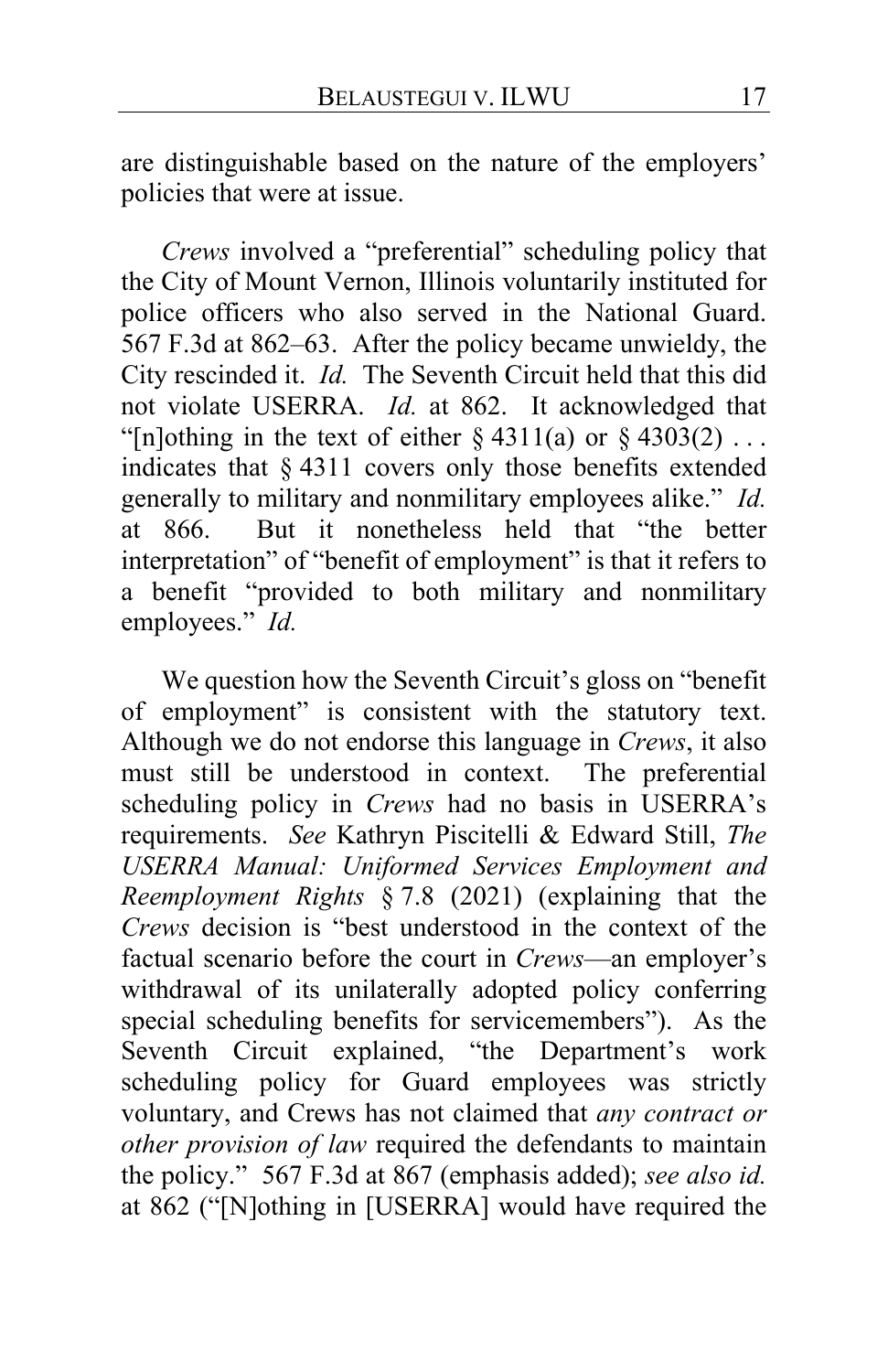City to establish the preferences in the first place."); *id.* at 867 ("The Department's recent decision to revoke those preferences and return to the 'floor' requirements, while understandably disappointing to Crews, does not violate USERRA.").

Here, by contrast, the hours credit policy implements USERRA's directive that an employee be reemployed "in the position of employment in which the person would have been employed" but for the period of military service. 38 U.S.C. § 4313(a)(2)(A). Belaustegui argues with some force that *Crews*'s interpretation of "benefit of employment" was too narrow under USERRA's plain text. We have no occasion to endorse that reasoning in *Crews*, which the Seventh Circuit in all events has thus far not extended to benefits grounded in USERRA's affirmative guarantees. *Crews* is therefore distinguishable on its facts.

*Gross* is similarly distinguishable because it involved a claimed benefit that was even further removed from Belaustegui's claims. In *Gross*, and in the aftermath of the September 11th attacks, an employer granted employees on military leave additional compensation in the form of "differential pay," which "exceed[ed] those benefits offered to its other employees generally." 636 F.3d at 886, 889. But even then, *Gross* found "no need to rely on *Crews*' 'equal benefits' holding to see that Gross's claim fails." *Id.* at 891. That was because the employee's § 4311 claim did not challenge the denial of the additional compensation, but merely the *method* by which the compensation was calculated. *Id.* at 890. And "Gross's proposed calculation was not guaranteed by the language of the [employer's] policy." *Id.* at 891. *Gross* explained that, regardless of whether a benefit of employment must be offered to nonmilitary employees, the plaintiff's preferred method of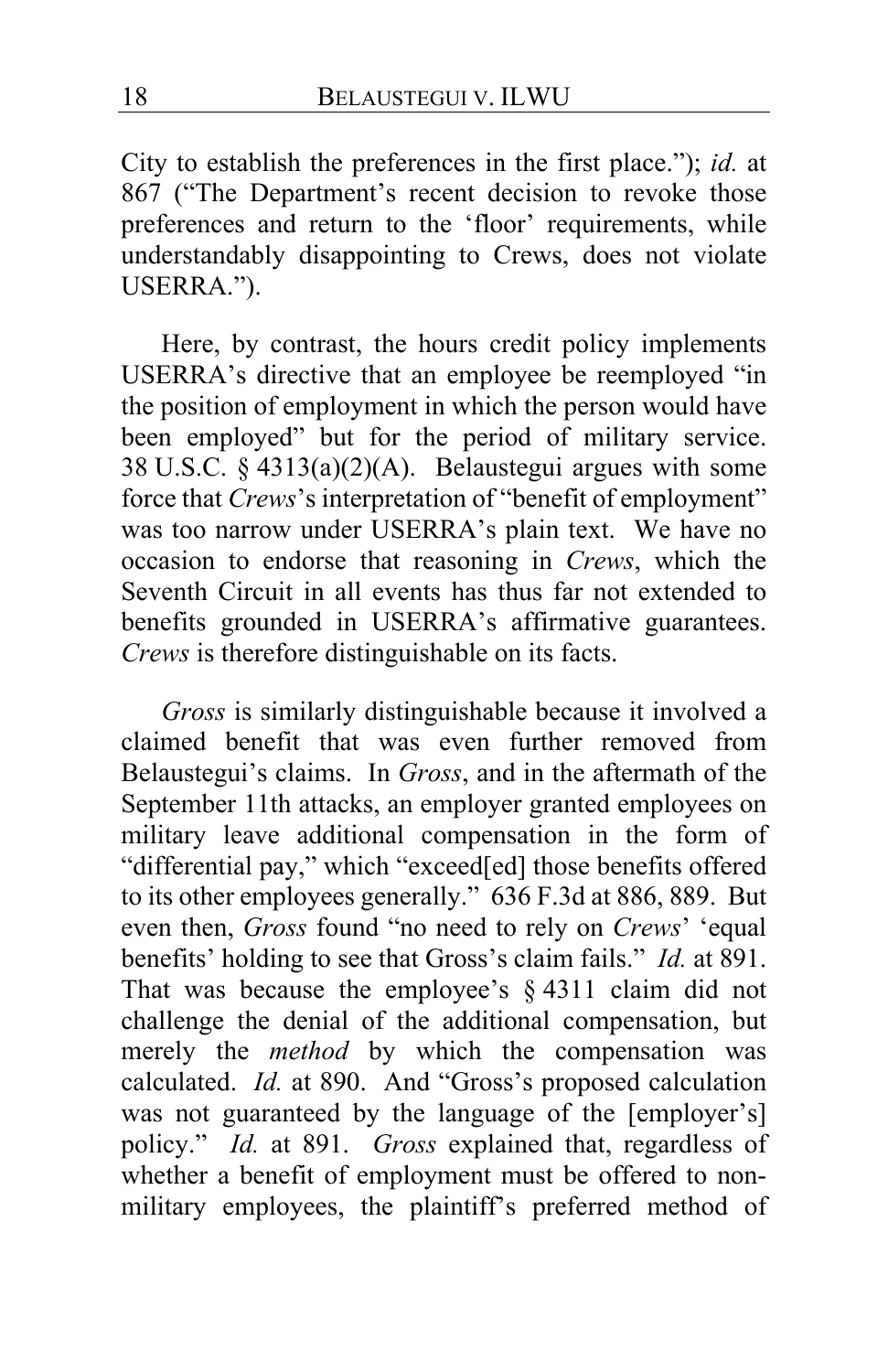calculating his additional compensation was not a benefit provided to *any* employee. *Id.*

*Crews* and *Gross* do not suggest that when an employer creates a USERRA policy to implement USERRA's core reemployment guarantee, that such a policy cannot confer "benefits of employment" under USERRA. The policies at issue in *Crews* and *Gross* bear no resemblance to the hours credit policy in the CBA, which was based in USERRA's statutory guarantees and qualifies as a "benefit of employment" under USERRA's plain text. We therefore hold that in challenging the denial of Class B status and hours credits under the CBA, Belaustegui has demonstrated that he was denied "benefits of employment" under USERRA and may bring a § 4311 claim on that basis.

#### B

Belaustegui alternatively sought to invoke § 4311 to claim a violation of the escalator principle. The district court declined to resolve Belaustegui's argument that, regardless of whether the CBA's hours credit policy was a "benefit of employment," he was entitled to reemployment as a Class B worker under the escalator principle. The district court instead concluded that a violation of USERRA's escalator requirement could be pleaded only under § 4316, and Belaustegui had alleged only a violation of § 4311.

The district court erred in rejecting Belaustegui's escalator principle argument on this threshold ground. The district court reasoned that the escalator principle was first recognized as a requirement of one of USERRA's precursor statutes, then codified at 38 U.S.C. § 2021. The court concluded that because § 4316 is the successor to former § 2021, to allege a violation of the escalator requirement Belaustegui was required to plead a violation of § 4316.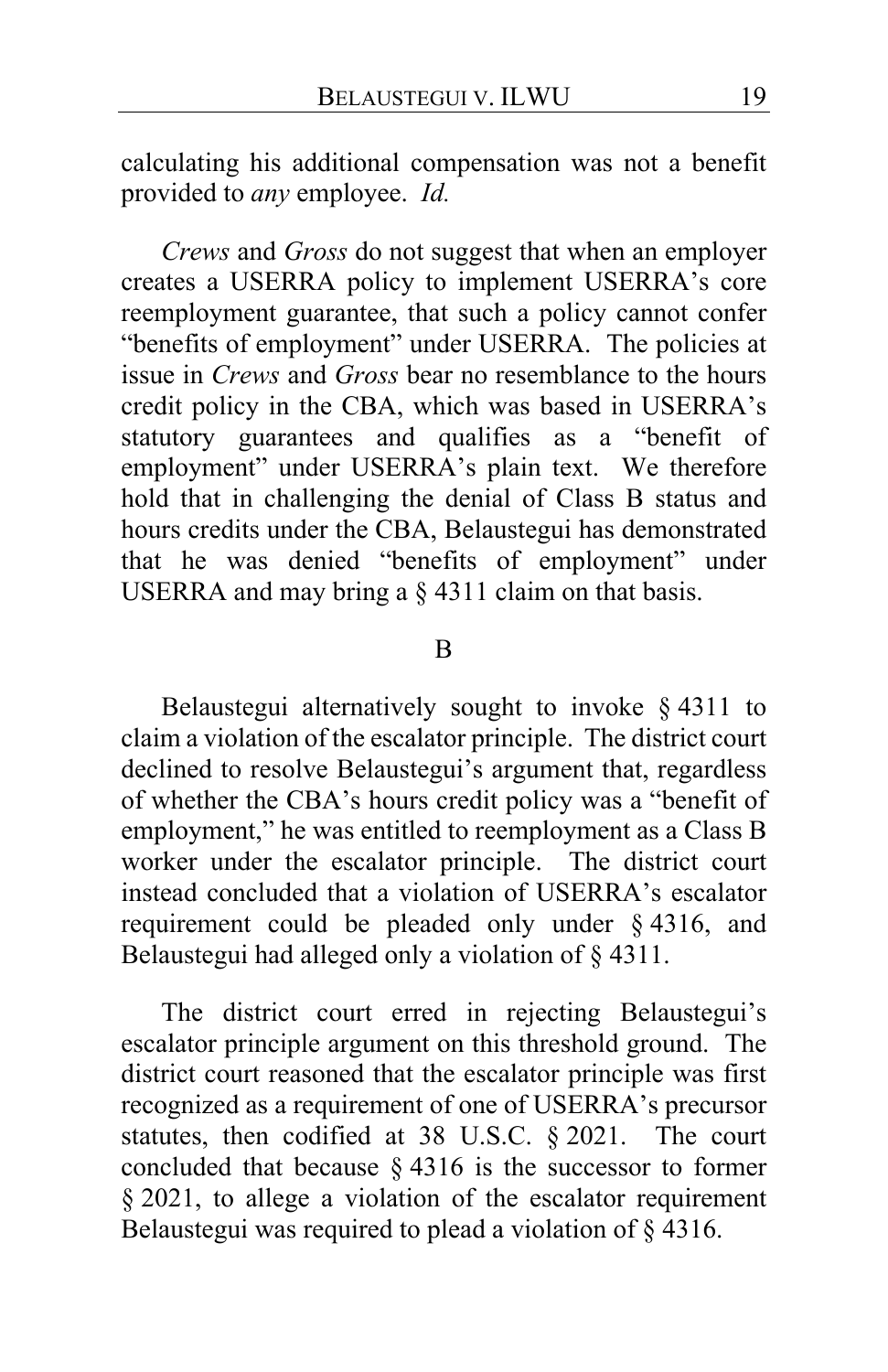That reasoning is not correct. As we have explained, USERRA's escalator principle is also drawn from  $\S$  4313, which gives eligible servicemembers a right to which gives eligible servicemembers a right to reemployment "in the position of employment in which the person would have been employed if the continuous employment of such person with the employer had not been interrupted" by their service. *Id.* § 4313(a)(2)(A); *see also* 20 C.F.R. § 1002.191. The rights in § 4313 are available to servicemembers entitled to reemployment under § 4312. And § 4311 can be used to vindicate an escalator principle claim, as we held in *Huhmann*. 874 F.3d at 1108.

The district court's conclusion otherwise conflicts with *Huhmann*. There we treated the USERRA claim as a § 4311 claim and squarely rejected "FedEx's argument that the escalator principle and reasonable certainty tests are 'not applicable to discrimination claims' under Section 4311(a)." *Id.* at 1105, 1108. In particular, we explained that FedEx had identified "no language in Section 4312 or Section 4313 which indicates that the reasonable certainty test and escalator principle are available exclusively for analysis of claims under those statutes." *Id.* at 1108. *Huhmann* thus confirmed that an employee who was denied the benefit of the escalator position can state a  $\S$  4311 claim on that basis.

Here, Belaustegui's escalator position argument is ultimately just an alternative way of framing his fundamental § 4311 theory: that he was wrongfully denied the benefit of Class B status because of his military service. The CBA's hours credit policy was defendants' built-in mechanism for complying with USERRA's reemployment requirements. Belaustegui's complaint broadly alleged that defendants discriminated against him under § 4311 by denying him "benefits related to his military service and related registration." The complaint's allegations fairly encompass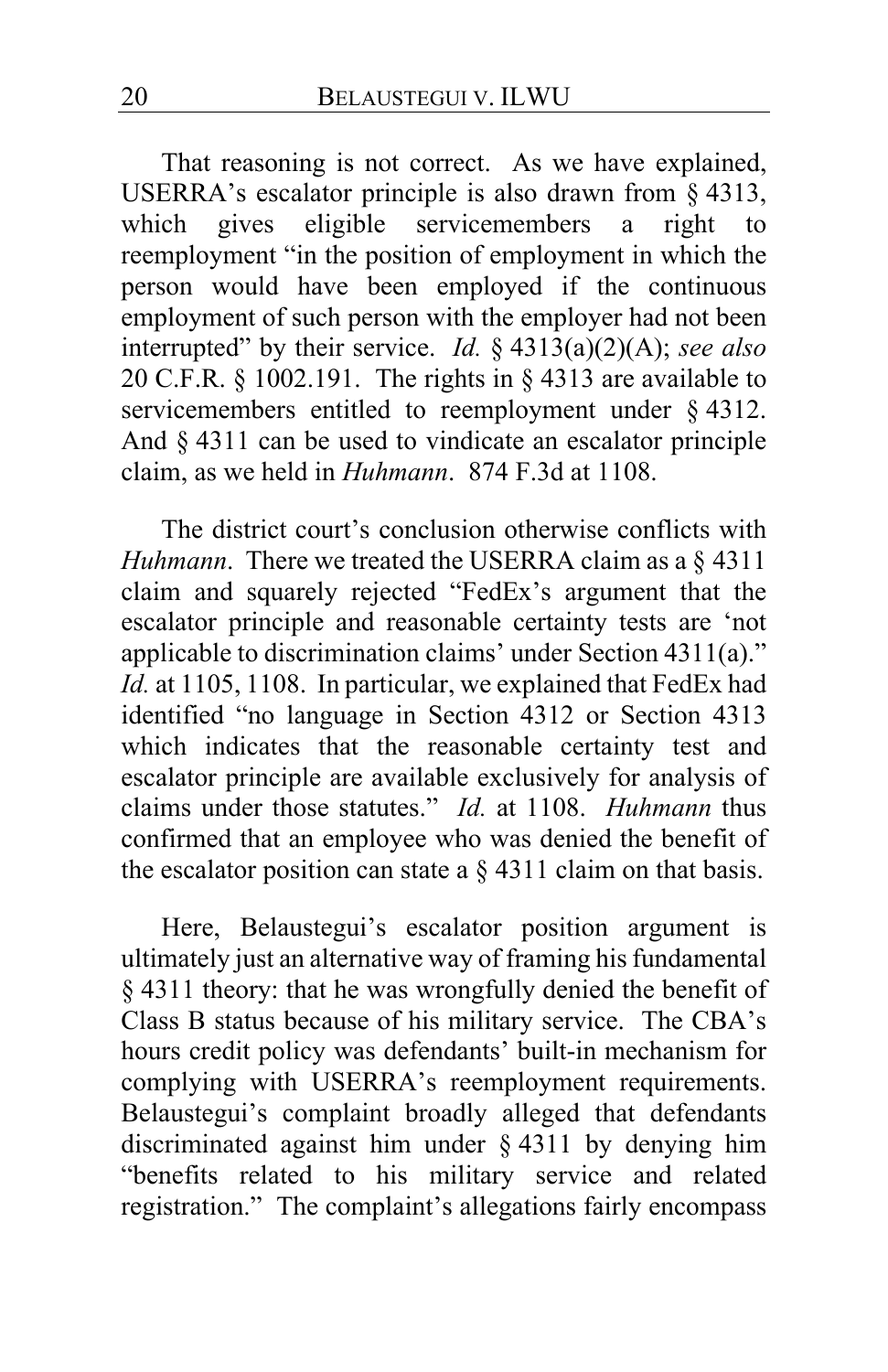an escalator principle theory. Under *Huhmann*, Belaustegui was not required to plead a violation of any different section of USERRA in order to advance this claim.

We thus hold that through both the alleged violation of the escalator principle and the denial of a "benefit of employment," Belaustegui has demonstrated his initial entitlement to USERRA benefits. And defendants have advanced no argument to suggest that it was not reasonably certain that Belaustegui, had he stayed at Port Hueneme, would not have achieved Class B status.

 $\mathcal{C}$ 

Nevertheless, defendants argue that Belaustegui falls outside the CBA's (and USERRA's) coverage because his military service exceeded five years and he does not satisfy any exception. Belaustegui is entitled to USERRA benefits only if "the cumulative length of the absence and of all previous absences from a position of employment with [his] employer by reason of service in the uniformed services does not exceed five years," 38 U.S.C. § 4312(a)(2), subject to certain exceptions. The CBA's USERRA policy also incorporates the statute's five-year limit and exceptions. It is undisputed that Belaustegui's Air Force service exceeded five years.

But Belaustegui argues that he meets the exception for servicemembers who are "ordered to or retained on active duty (other than for training) under any provision of law because of a war or national emergency declared by the President or Congress, as determined by the Secretary concerned." *Id.* § 4312(c)(4)(B). The parties agree that, to meet this exception, Belaustegui is required to show that any service in excess of five years was because of—not merely during—a declared war or national emergency. Belaustegui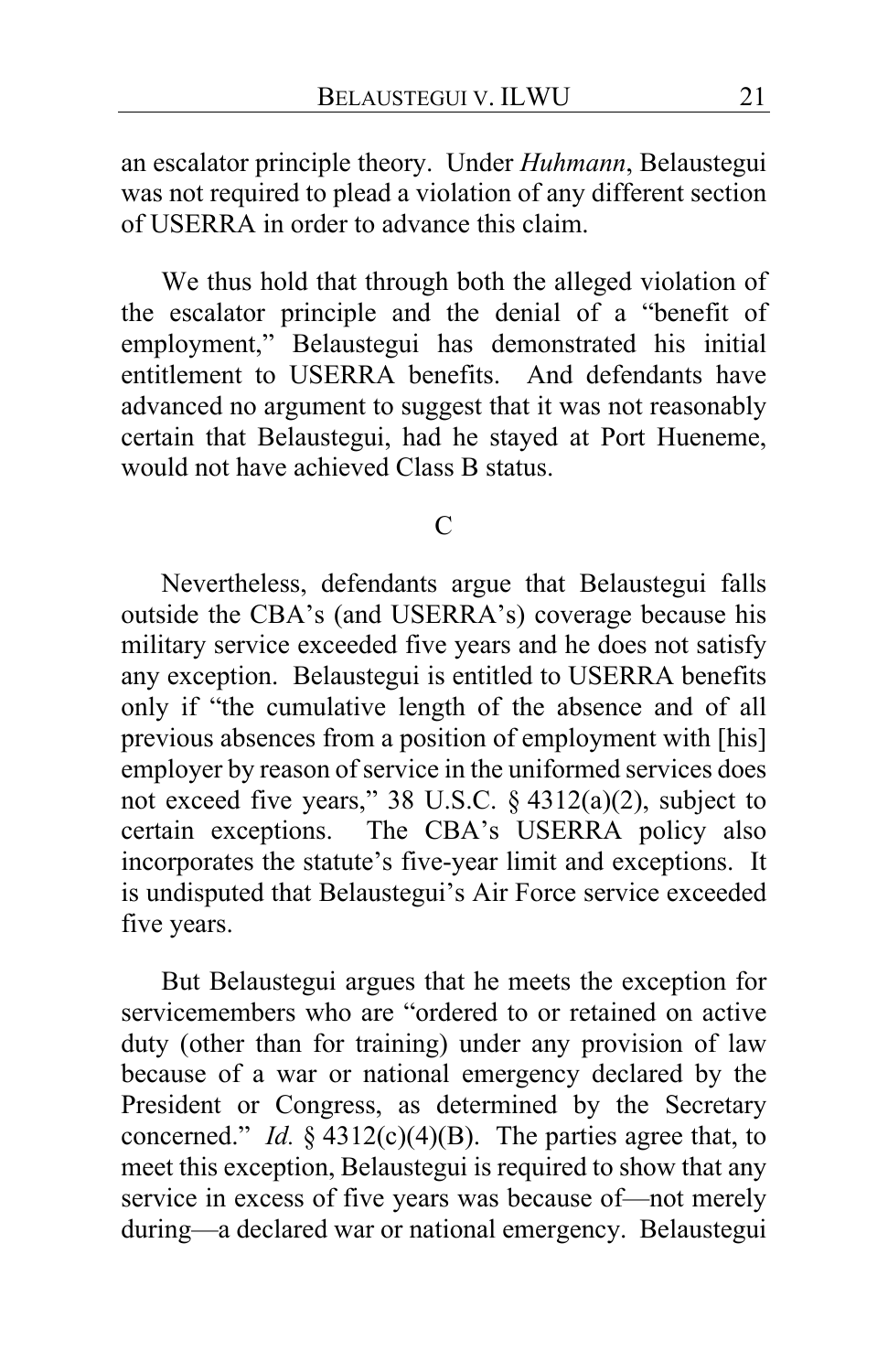appears to concede that voluntary reenlistment would not satisfy the exception.

Although the coast-wide labor committee denied Belaustegui's request for Class B status and hours credit on the ground that the  $\S$  4312(c)(4)(B) exception did not apply, the district court did not reach this issue. And the parties' briefing on appeal confirms that this issue requires resolution of additional factual issues, as well as some seemingly novel legal ones.

For instance, there is some question as to what amount of documentary evidence, if any, a servicemember must provide to meet the  $\S 4312(c)(4)(B)$  exception. The parties also dispute whether the phrase "as determined by the Secretary concerned" requires a formal determination by (here) the Secretary of the Air Force or his delegee, or whether Belaustegui's deployment orders could suffice. The factual circumstances of Belaustegui's reenlistment in 2007 are also unclear. Belaustegui claims that he was verbally ordered to reenlist and that his service duties themselves indicate that he was ordered to active duty because of a declared war, but defendants maintain that Belaustegui voluntarily reenlisted and that he has no reliable evidence showing otherwise.

None of these issues were decided below, and we are "mindful that we are a court of review, not first view." *Shirk v. United States ex rel. Dep't of Interior*, 773 F.3d 999, 1007 (9th Cir. 2014) (quotations and citations omitted). We therefore remand this case for the district court to consider Belaustegui's claim that he is entitled to the  $\S$  4312(c)(4)(B) exception to the five-year limit, as well as Belaustegui's arguments regarding his California Air National Guard service. The district court may also consider under